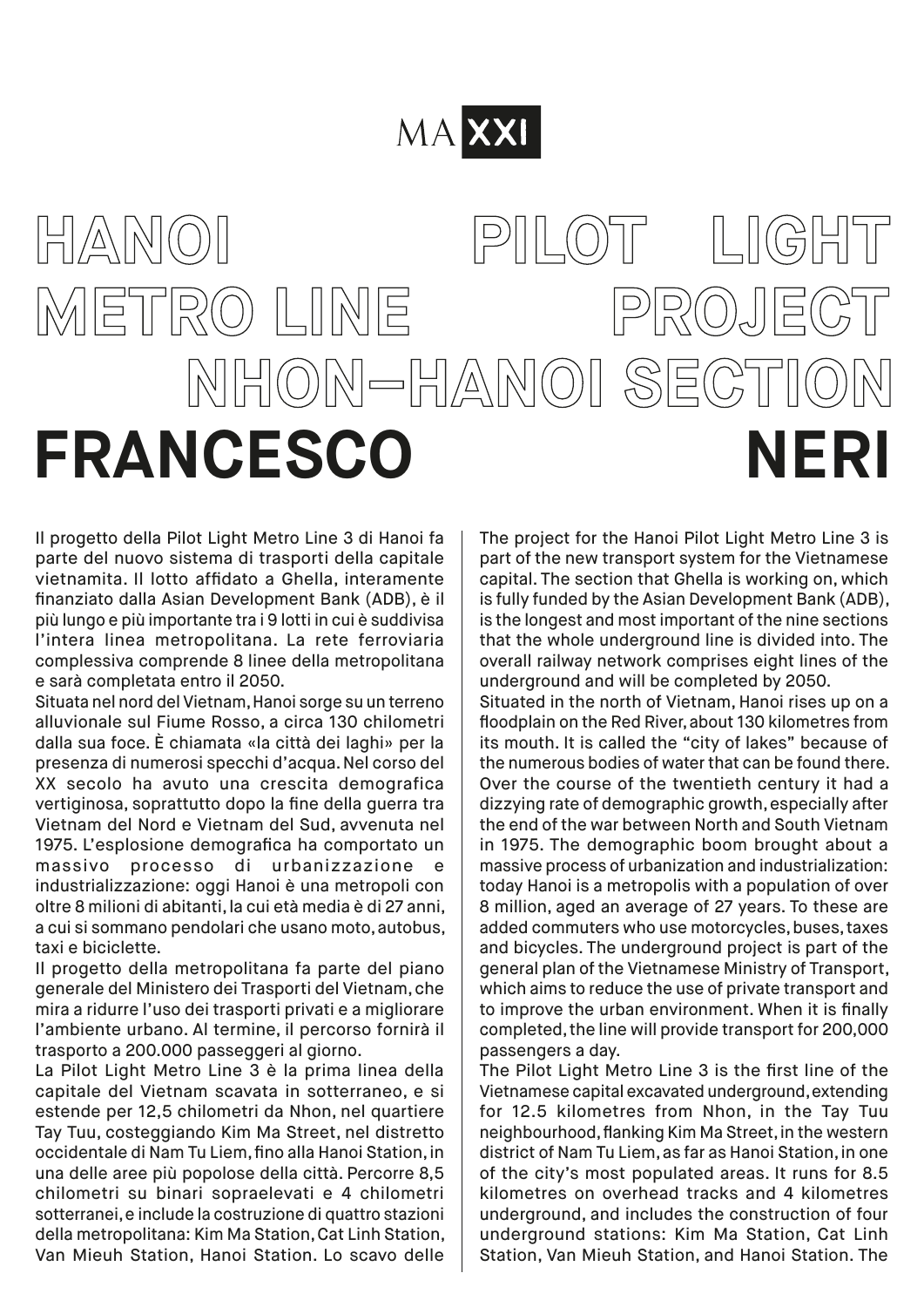stazioni è già stato concluso ed è propedeutico all'avvio dello scavo meccanizzato, che partirà nel 2021.

La commessa prevede lo scavo di due tunnel gemelli, ciascuno di 2,6 chilometri, che verranno realizzati utilizzando due Tunnel Boring Machine (TBM), macchine in grado di scavare gallerie in modo meccanizzato e in totale sicurezza. Le TBM, comunemente chiamate «talpe», scavano la roccia con una testa fresante rotante dotata di dischi taglianti, rimuovono il materiale di scavo e mettono in sicurezza il cavo appena realizzato con la posa di conci prefabbricati. Per poter scavare in un'area altamente urbanizzata è stato scelto di utilizzare delle TBM Earth Pressure Balance (EPB), un modello studiato per evitare cedimenti della superficie soprastante. Le talpe che lavoreranno sotto Hanoi avranno un diametro di 6,60 metri.

La Linea 3 della Hanoi Metro, nota anche come Văn Mieu Line (Linea del Tempio della Letteratura), sarà la linea più utilizzata nella rete metropolitana della città. Il progetto fa parte di un programma di sviluppo integrato per il trasporto ad Hanoi che fornirà un sistema di trasporto urbano sicuro, efficiente e pulito. Nel complesso, si prevedono rilevanti benefìci ambientali, tra cui una migliore qualità dell'aria, una riduzione delle emissioni di gas a effetto serra e un miglioramento della salute e della sicurezza della comunità.

Sul progetto lavora uno staff di oltre 400 persone tra operai e tecnici, costituito per la maggior parte da personale locale, che beneficerà di un importante transfer culturale: una delle grandi peculiarità di Ghella è proprio quella di lasciare competenza ingegneristica e tecnica a garanzia dei più elevati standard internazionali.

DETOUR IN HANOI. Una conversazione tra Francesco Neri e Alessandro Dandini de Sylva

AD La sequenza di immagini nel tuo libro ricostruisce visivamente una linea che taglia la città di Hanoi, seguendo la traiettoria della futura metropolitana sotterranea. La tua pratica del ritratto, oltre che alle persone, si apre anche a una serie di incontri con aree di cantiere, uffici, strade interrotte, palazzi spezzati, alberi centenari e intricate vedute urbane. Lo strumento percettivo e di misurazione resta comunque il corpo.

FN Trovandosi in mezzo a luoghi antichi come la città di Hanoi e, nello specifico, dentro cantieri pienamente operativi e impegnati nella costruzione di opere di quella portata, credo che sia necessario porsi alcune domande sulla distinzione tra novità e valore, tra brutalità e forza, tra apparenza e significato. La fotografia diventa, forse, un modo per leggere e trasformare in momento di riflessione qualcosa di poco comprensibile e complesso per la mera visione excavation of the stations has already been completed in preparation for the mechanized excavation, which will start in 2021.

The contract includes the excavation of two twin tunnels, each one 2.6 kilometres long, which will be made using two Tunnel Boring Machines (TBMs), machines capable of excavating tunnels in a mechanized way and in complete safety. TBMs, commonly known as "moles", excavate the rock with a rotating cutting wheel

equipped with cutters. These remove the excavated material, and line the tunnel that was just made by installing prefabricated segments. In order to be able to excavate in a highly urbanized area the TBM Earth Pressure Balance (EPB) was chosen, a model aimed at preventing the collapse of the overlying surface. The moles working beneath Hanoi will be 6.60 metres in diameter.

Line 3 of the Hanoi Metro, also known as Văn Mieu Line (Temple of Literature Line), will be the city's most used underground network. The project is part of a programme of integrated development for transport in Hanoi, offering a system of urban transport that is safe, efficient, and clean. As a whole, environmental benefits are expected, among which better air quality, a reduction in greenhouse gas emissions, and improvement in the community's health and safety. A staff of over 400 workers and technicians are involved in the project, most of whom are locals who will benefit from an important cultural transfer: indeed, one of the things that makes Ghella unique is that it implements engineering and technical competence to guarantee the highest international standards.

DETOUR IN HANOI. Francesco Neri and Alessandro Dandini de Sylva in Conversation

AD The sequence of images in your book visually reconstructs a line that cuts across Hanoi, following the trajectory of the future underground. Your portraiture, besides depicting people, also opens up to a series of encounters with building site areas, offices, closed streets, devastated buildings, centuries-old trees, and intricate urban views. In any case, the body remains the instrument of perception and measurement.

FN Finding oneself in the midst of ancient places like Hanoi, and specifically inside building sites that are fully operative and engaged in the construction of works of that size, the confusion between novelty and value, between brutality and force, between appearance and meaning I believe are distinctions and questions that we need to make and ask ourselves. Photography perhaps becomes a way to interpret and transform something that is not easily understood and complex for a mere direct vision, in moments of reflection. As you suggest, the human figure is perhaps at the centre of the effort to offer the "cypher" of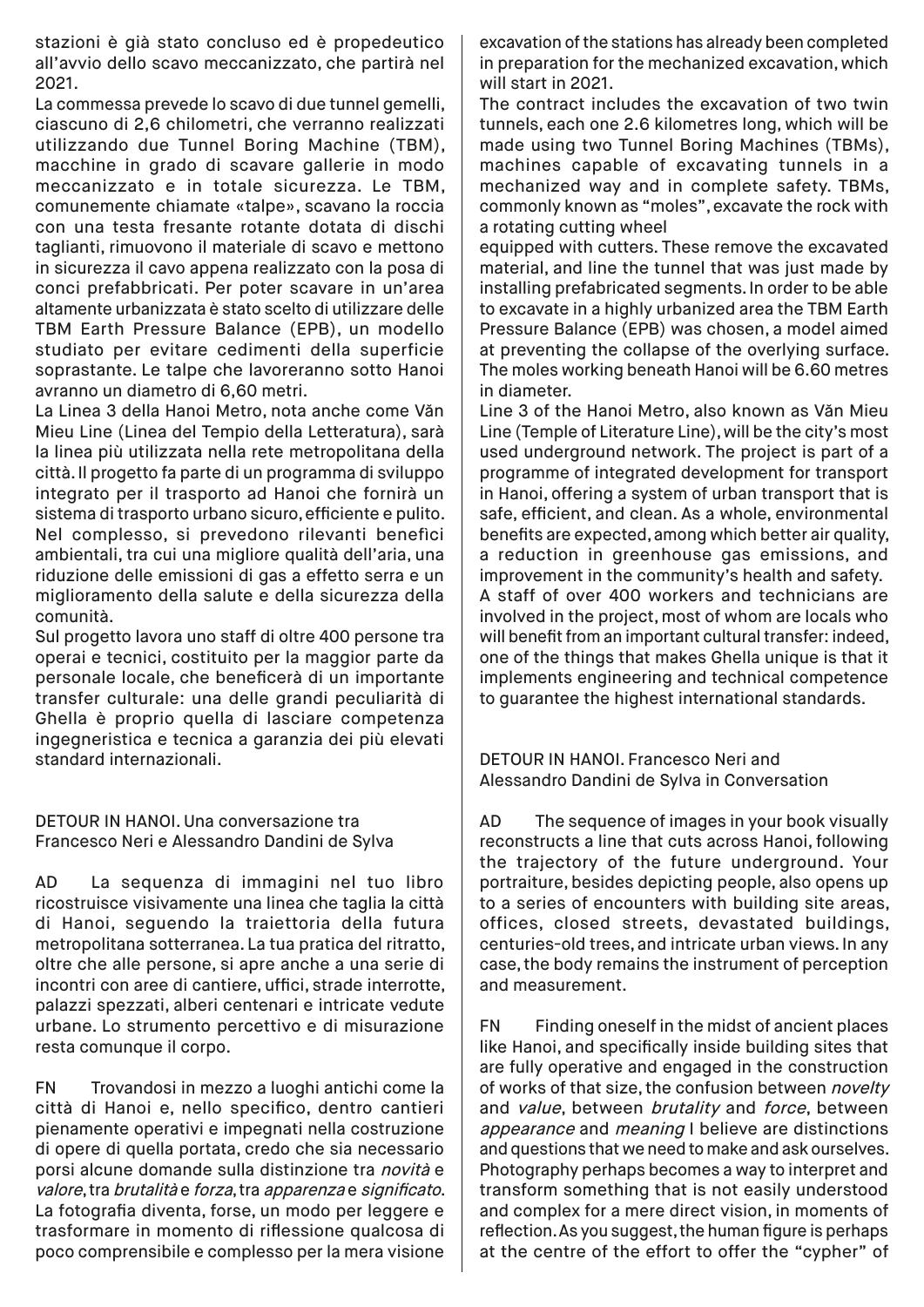diretta. Come suggerisci tu, la figura umana è forse al centro del lavoro per dare la «cifra» dello spazio e, in qualche modo, per permettere a chi guarda le fotografie di riconoscere un essere affine in mezzo a qualcosa di tanto lontano quanto incomprensibile e percettivamente complesso. D'altronde il mondo del cemento e dell'asfalto è retaggio dell'uomo e credo che separare eccessivamente l'opera dal suo autore possa impoverire l'opera stessa.

AD Da questa serie di misurazioni emergono anche ulteriori linee: momentanee interruzioni del tessuto urbano, come le divisioni metalliche tra il cantiere e l'ambiente circostante, o antiche separazioni, come le pareti di pietra ricoperte di muschio che proteggono un giardino dal resto della città. Confini che introducono nel tuo lavoro una trama di contrapposizioni riconducibili al rapporto tra città, infrastruttura e natura.

FN Più passano gli anni e più, sotto un certo punto di vista, mi ritrovo ad avere meno chiarezza e più dubbi rispetto a quello che mi succede attorno. Le domande cambiano e le possibili risposte seguono questi processi evolutivi e fisiologici. Qualcuno potrebbe dire di aver trovato, col tempo, delle risposte o di avere maggiori certezze ma, per quanto mi riguarda, le risposte stanno semplicemente nel porsi la domanda. Le fotografie non sono di certo delle «risposte» o tanto meno delle affermazioni ma, al contrario, mostrano l'incertezza, la precarietà, le preoccupazioni, i tentativi, il cambiamento o l'immobilismo della contemporaneità. Per questo motivo mi sento a mio agio ai margini, sulle linee di separazione piuttosto che «al centro», dove si presume che le risposte siano più chiare. Michael Crichton, parlando delle teorie evoluzionistiche, definisce questa linea di demarcazione in maniera sublime nel suo romanzo Il mondo perduto:

> I sistemi complessi tendono a situarsi in un punto che definiremo «il margine del caos». Immaginiamo questo punto come un luogo in cui vi è sufficiente innovazione da dare vitalità a un sistema, e sufficiente stabilità da impedirgli di precipitare nell'anarchia. È una zona di conflitto e di scompiglio, dove il vecchio e il nuovo si scontrano in continuazione. Trovare il punto di equilibrio è una faccenda delicatissima: se un sistema vivente si avvicina troppo al margine, rischia di precipitare nell'incoerenza e nella dissoluzione; ma se si ritrae troppo diventa rigido, immoto, totalitario. Entrambe queste evenienze portano all'estinzione. L'eccessivo cambiamento è letale quanto l'eccessivo immobilismo. I sistemi complessi prosperano solo ai margini del caos.<sup>1</sup>

space, and, somehow, to permit people looking at the photographs to recognize a similar being in the middle of something that is as far away as it is incomprehensible and perceptively complex. On the other hand, the world of concrete and asphalt is a legacy of the human being, and I believe that separating the work from its author excessively can impoverish that very same work.

AD Further lines emerge from this series of measurements: momentary interruptions in the urban fabric, such as the metallic divisions between the building site and the surrounding environment, or past separations, such as moss-covered stone walls that protect a garden from the rest of the city. Borders that introduce in your work a pattern of opposites that can be traced back to the relationship between city, infrastructure, and nature.

FN The more the years go by, from a certain point of view, the more I find myself with less clarity and more doubts with respect to what is happening around me. The questions change and the possible answers follow these evolutionary and physiological processes. There are people who might say that in time they have found answers or greater certainties, but as far as I am concerned, the answers lie simply in asking the question. Photographs are certainly not "answers" and even less so statements, but, on the contrary, they show the uncertainty, precariousness, preoccupation, attempts, changes, or stillness of the contemporary age. This is why I feel comfortable on the edges, on the lines of separation rather than "at the centre", where it is presumed that the answers are clearer. Michael Crichton, in discussing theories of evolution, defines this borderline sublimely in his novel The Lost World:

> Complex systems tend to locate themselves at a place we call 'the edge of chaos'. We imagine the edge of chaos as a place where there is enough innovation to keep a living system vibrant, and enough stability to keep it from collapsing into anarchy. It is a zone of conflict and upheaval, where the old and the new are constantly at War. Finding the balance point must be a delicate matter - if a living system drifts too close, it risks falling over into incoherence and dissolution; but if the system moves too far away from the edge, it becomes rigid, frozen, totalitarian. Both conditions lead to extinction. Too much change is as destructive as too little. Only at the edge of chaos can complex systems flourish.1

I like to think that Crichton, in addition to theories of evolution, is also talking about an approach to life: splendidly precarious, which must forever remain uncertain and "vibrant". I think that photography as well must be looked at in a way that is never definitive,

Mi piace pensare che Crichton, oltre che di teorie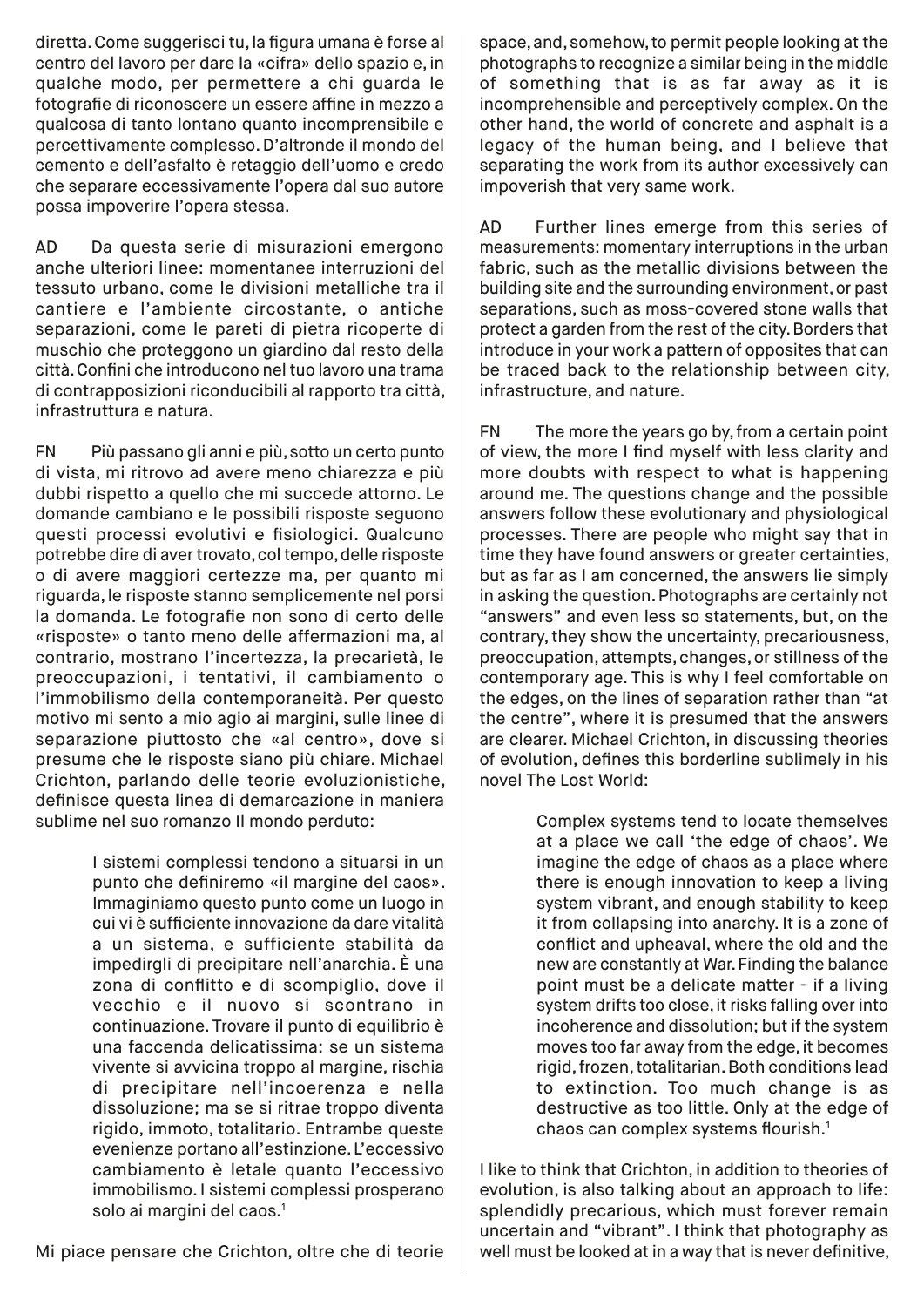evoluzionistiche, stia anche parlando di un approccio alla vita: splendidamente precario, che deve restare perennemente incerto e «vibrante». Credo che anche la fotografia debba essere guardata in maniera mai definitiva ma in costante evoluzione. Ti parlo di tutto questo perché nelle fotografie fatte ad Hanoi, come primo spettatore, vedo incertezza, vedo contrasti e, come giustamente sottolinei tu, vedo «antiche separazioni» tra mondi che, nonostante la loro estrema antitesi, coesistono in maniera fluida e allo stesso tempo tesa.

AD L'idea che proponi di un equilibrio vibrante intorno alle zone di confine descrive bene anche il moto oscillatorio delle divagazioni che hai compiuto dal cantiere. Infatti, nonostante il tuo percorso sia stato dettato dalla traiettoria della nuova linea della metropolitana e dalla posizione degli scavi per le nuove stazioni sotterranee, sei riuscito a parlare di Hanoi attraverso una serie di detour dall'infrastruttura che ti hanno permesso di incontrare la città e i suoi abitanti.

FN Esattamente come esistono bene e male, caldo e freddo, chiaro e scuro, superficie e profondità, allo stesso modo ho probabilmente sentito il richiamo di guardare un qualcosa in antitesi al cantiere della metropolitana, guardando sì i lavori della linea, ma con l'eco di quello che vedevo tutto attorno. Esattamente come al Louvre vediamo la Gioconda ma, allo stesso tempo, anche la cornice, il muro attorno alla cornice, e davanti al muro le mani di altri visitatori con i cellulari per fare fotografie, e poi il pavimento, le luci che illuminano la sala e cosi via... semplicemente, mi interessa tanto la Gioconda quanto il pavimento della stanza. Per dirla tutta: credo anche che il pavimento possa mostrare in maniera ancora più pungente la presenza della Gioconda nella sala. Inevitabilmente si crea uno sguardo democratico dove ogni spettatore deve essere libero di fare le proprie riflessioni, senza trarre conclusioni affrettate o, ancor peggio, esprimere giudizi.

AD Ciò che emerge è una serie di immagini in cui il cantiere, ancora nelle sue fasi iniziali e quindi visivamente rispondente a una decompressione e a un vuoto, determina una zona di conflitto (per dirla con le parole di Crichton) e di sfida agli ambienti caotici, imprevisti e organici di Hanoi.

FN Sì, credo sia una riflessione interessante che aggiunge un ulteriore angolo di lettura. Lo spazio «vuoto» creato dal cantiere non è solo una fase intermedia ma diventa a sua volta un momento importante che, per altro, non tornerà mai più. Paul Graham dice che compito del fotografo è stare in piedi in mezzo al fiume lasciando che l'acqua scorra tutto attorno, invece di prelevare un secchio d'acqua come esempio perfetto del fiume stesso. In questo tipo di lettura la fotografia acquisisce anche, e inevitabilmente,

but constantly evolving instead. I am telling you this because in the photographs that were taken in Hanoi, as the first viewer, I see uncertainty, contrasts, and, as you rightly emphasize, I see "ancient separations" between worlds that, in spite of their extreme antithesis, coexist both in a fluid and a tense way.

AD The idea you suggest of a vibrant equilibrium around the borders also well describes the oscillating movement of the digressions you conducted from the building site. Indeed, although your path was dictated by the trajectory of the new metro line and by the position of the excavations for the new underground stations, you managed to talk about Hanoi in a series of detours from the infrastructure that allowed you to meet with the city and its inhabitants.

FN The same way that good and bad, hot and cold, light and dark, surface and depth all exist, at the same time I probably felt the need to look at something that was the opposite of the subway building site, looking, yes, at the work being done on the line, but with the echo of what I saw all around it. The same way that at the Louvre we see the Mona Lisa, but we also see the frame, and the wall around the frame, and opposite the wall the hands of the other visitors with their mobile phones in the air as they take pictures of it, and then the floor, the lights that illuminate the room, and so on... simply put, I am as interested in the Mona Lisa as I am in the floor in the room. Bluntly speaking: I think that the floor can reveal the Mona Lisa's presence in the room even more pungently. Inevitably, a democratic gaze is created, in which every viewer is free to make their own considerations, without drawing hasty conclusions or, even worse, passing judgement.

AD What emerges is a series of images in which the building site, still in its initial phases and thus visually corresponding to a decompression and a void, determines a conflict zone (to use Crichton's words) and a challenge to the chaotic, unexpected, and organic places of Hanoi.

FN Yes, I believe it is an interesting thought that adds a further angle of interpretation. The "empty" space created by the building site is not just an intermediate phase. Rather, it, in turn, becomes an important moment that, among other things, will never come back. Paul Graham says that the photographer's task is to stand in the middle of the river and let the water flow all around them, instead of removing a bucket filled with water as the perfect example of the river itself. In this type of interpretation, photography also and inevitably acquires the status of the document of a unique condition and a moment that is constantly evolving and being renewed. On the other hand, in a way that is also very naive, one of the most exciting aspects of photography is its ability to show us "the way things were!" The photographer,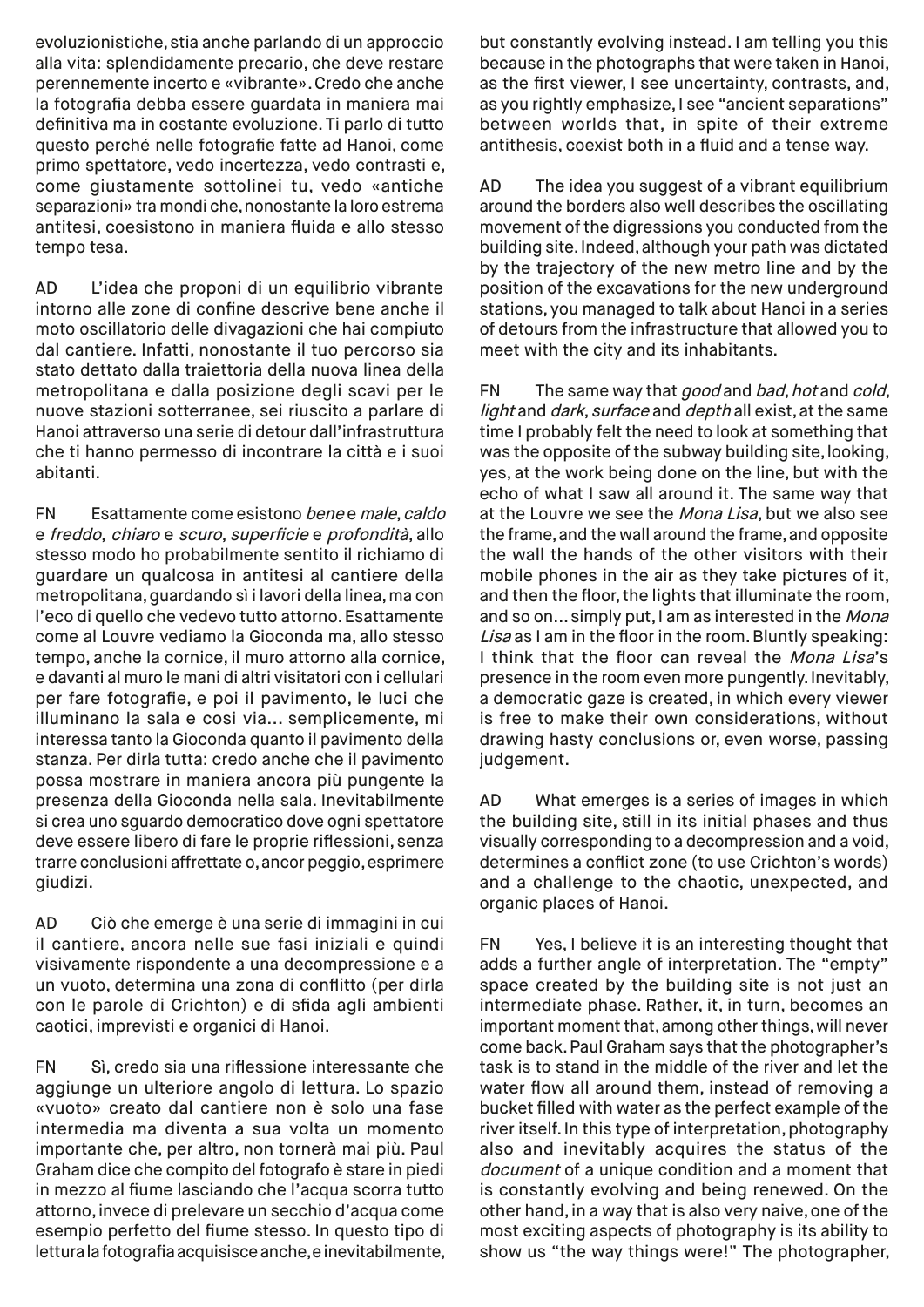lo status di documento di una condizione unica e di un momento in costante evoluzione e rinnovamento. D'altronde, in modo anche molto naïf, uno degli aspetti entusiasmanti della fotografia è la sua capacità di mostrarci «come le cose erano!». Il fotografo, a differenza del pittore che crea dal nulla, deve fare i conti con una realtà che molto spesso trova sterile e insoddisfacente. Ma il tempo che passa fa sì che tanto si aggiunga a quella stessa fotografia che anni prima trovavamo persino noiosa. In parole povere, la fotografia (considerata tanto contemporanea) in realtà richiede pazienza e credo sia poco adatta alla fretta. E dimmi se di nuovo non stiamo parlando di «evoluzione»?

AD Walker Evans diceva che «l'arte non è mai un documento, anche se può adottarne lo stile».2 Tuttavia, la tua pratica artistica, intesa come accumulo democratico di tracce, sintetizza nell'immagine fotografica l'idea dell'archivio e il passare del tempo affida alla memoria della macchina fotografica il compito di testimoniare il passato.

FN Credo che Walker Evans avesse pienamente ragione riguardo all'arte, ma ammetto che la fotografia, anche intesa come forma d'arte, porta con sé un inevitabile livello documentario che ha la capacità di «trascinare» avanti nel tempo informazioni che altrimenti andrebbero perse. Sono affascinato dal significato e dall'importanza di opere monumentali come i lavori di Gardner, di Atget, di Sander e senza ombra di dubbio anche il lavoro di Guidi. Guardando l'opera cosi generosa e massiccia di questi autori capisco l'importanza della «quantità». Le fotografie devono esistere. Le fotografie devono essere scattate per esistere. Nel momento in cui esistono, buone o cattive che siano, hanno la capacità di mostrarci qualcosa. Questo qualcosa può di certo essere una piramide egizia tanto quanto lo stipite di una porta di un anonimo motel dell'Oregon. Quello non ha importanza. L'importanza della fotografia non risiede tanto nel suo soggetto quanto nella sua presenza davanti ai nostri occhi. Esattamente come nei rapporti umani, dove molto spesso la cosa migliore non è risolvere problemi altrui ma, semplicemente, esserci. unlike the painter who creates something from nothing, must come to terms with a reality that he or she often finds to be sterile and unsatisfactory. But the passing of time ends up adding a lot to that same photograph that years before we had even found to be tedious. In short, photography (which is considered to be so contemporary) actually requires patience and I think does not lend itself to hastiness. And as you can see, we're talking about "evolution" again.

AD Walker Evans said that "art is never a document, though it certainly can adopt that style".2 Nonetheless, his artistic practice, understood as the democratic accumulation of traces, synthesizes in the photographic image the idea of the archive, and the passing of time entrusts the memory of the camera with the task of witnessing the past.

FN I think that Walker Evans was absolutely right with regards to art, but I admit that photography, also as a form of art, brings with it an inevitable documentary level that has the ability to "drag" forward in time information that would otherwise be lost. I am fascinated by the meaning and the importance of monumental work such as that of Gardner, Atget, Sander and without a doubt that of Guidi too. In looking at the generous and massive work of these artists I understand the importance of "quantity". Photographs must exist. Photographs must be taken in order for them to exist. As soon as they exist, whether good or bad, they have the ability to show us something. This something can be an Egyptian pyramid just as it can be the doorframe of an anonymous motel in Oregon. That is not what's important. The importance of a photograph lies not so much in its subject as in its presence before our eyes. Just like human relationships, where often the best thing is not to resolve other people's problems, but simply to be there.

<sup>1</sup> Michael Crichton, Il mondo perduto, Garzanti, Milano 1996.

<sup>2</sup> Leslie Katz, Interview with Walker Evans, «Art in America», marzo-aprile 1971, pp. 82–89.

<sup>1</sup> Michael Crichton, The Lost World (New York: Knopf, 1995).

<sup>2</sup> L. Katz, "An Interview with Walker Evans", Art in America (March– April 1971).